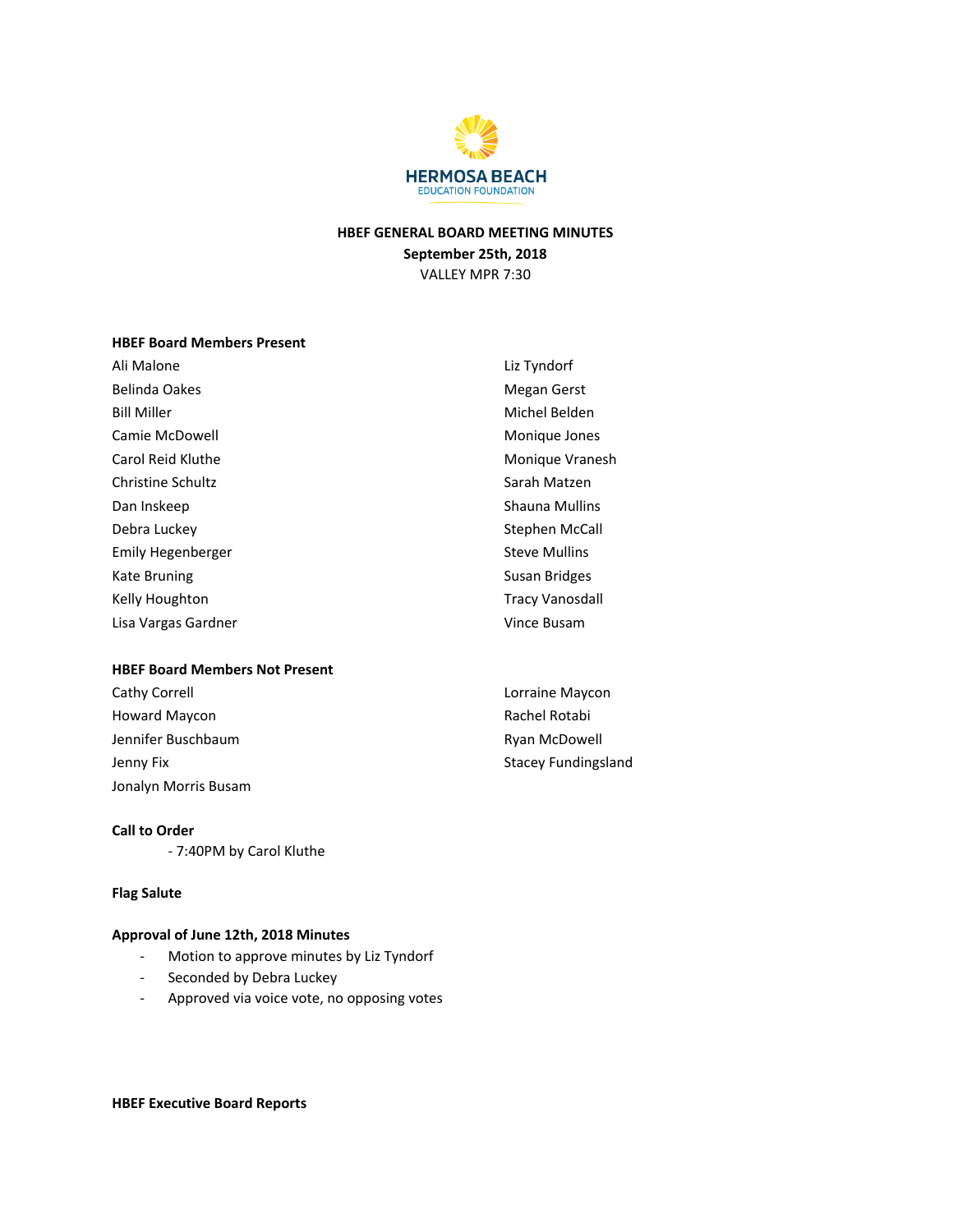## President Carol Kluthe

- Goal for 2018/2019 is \$1.2M
- Thank you BTSN, middle school registration, picnic and strong start to year
- New video (Kate Bruning)
- 100% Annual Giving Executive Board Donations
	- 69% General Board donations
- Thrive Newsletter format update
	- Highlight programs
- Fall Cocktail Party Bo Bridges Gallery October 19
- Change in Family Sponsor program to new Benefactor level in Annual Giving
- Open positions
	- Treasurer shadow
	- Hearts of Hermosa
		- auction committee members
			- decor team

#### Operations **Kelly Houghton**

Updating website to be compliant with privacy policy

## Secretary **Tracy Vanosdall**

Roster update and will be sent to general board after meeting

#### Annual Appeal Camie McDowell & Kate Bruning

- Class competitions
	- top 2 classes K-5 with highest participation win
		- \$100 gift card for teacher
		- Lifeguard experience
	- Middle School Homeroom \$100 gift card
- Results to date
	- 18% participation \$155K end of Sept PY, this year at \$150K
	- 52 families who have met Thrive donor level
		- 43 prior year
	- 60 people recurring donations approx \$15K per month
	- 2 benefactor families

#### Sponsorships Sarah Matzen & Megan Gerst

- New sponsor level benefactor level \$25K
- Still working on the Brighter Benefits Card
	- Listing participants on website and a QR code so they can add sponsors throughout the year

## Treasurer Dan Inskeep

- P&L through 9/23
- Total income 89% above prior year
	- Moving collections up in the year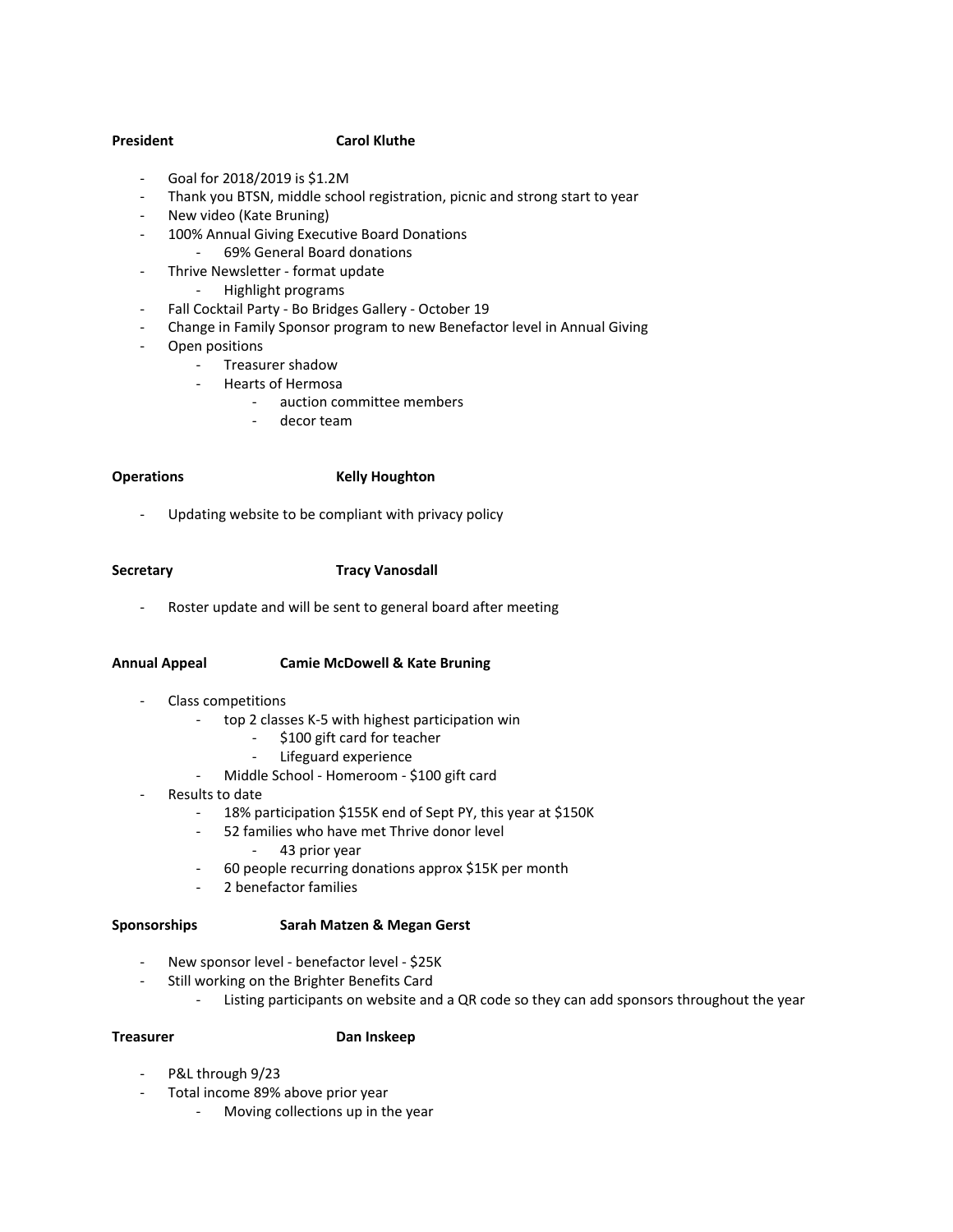- Expenses are down 34%
	- Thank you for donors paying credit card fees to help reduce expenses

### CIO/Endowment Bill Miller

- Endowment approx \$2.4M as of 8/31/18
- 61% stocks, 39% fixed income/cash (target 60%/40%)

## Marketing **Stacey Fundingsland**

- Not in attendance
	- Photos in September in classes dates pending
- Belinda Oakes social media
	- Follow on FB and Instagram incentive \$50 gift card to Gum Tree

#### Public Relations Jonalyn Morris Busam

- Not in attendance

## Events **Debra Luckey**

- Skechers Walk Shauna Mullins
	- Register starting now, class pages are active
	- Kickoff social media campaign Oct 1
	- Class competitions
		- Gift cards
		- shoes
	- Prior year \$146K, 1300 walkers
		- Goal 1500 walkers and \$150K
	- Paper flyers go out this week
	- Virtual walkers are highly encouraged

### HBEF General Board Reports

#### Grants Rachel Rotabi

- Analysis of grant opportunities complete
	- Currently working on two grants
	- Possibly 4 more, information provided to Pat Escalante
- Goal is to attend school board meeting and city council meeting to get awareness about grant opportunities

#### Matching Tracy Vanosdall

- Thank you letters sent to families who facilitated donations and the funds received through 6/30/2018

## HBEF Board Action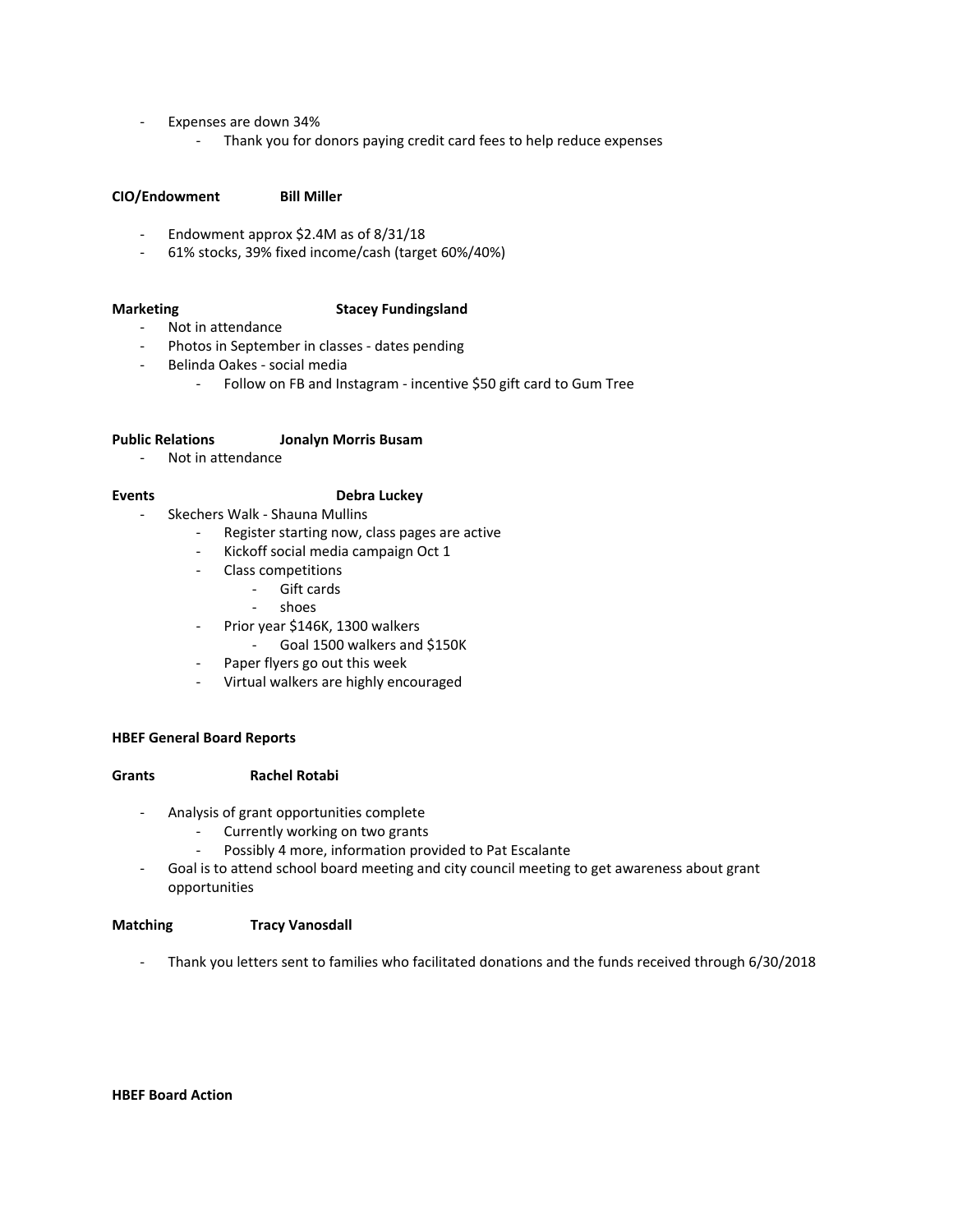- none

### HBEF Completed Activities

Thank you to everyone who helped at BTSN, middle school registration and Picnic!

## HBEF Upcoming Events

Coffee / Bagels Volunteer event Friday September 28 (7:45-9:00am)

- will have lawn signs and magnets Annual Giving Fall Campaign – ends September 30 Fall Cocktail Party - Friday October 19

Skechers Walk - Sunday October 28

Santa Photos - Sunday November 25 & December 2 (10am-3:30pm)

Moms Night Out - TBD January 2019

Hearts of Hermosa - Saturday March 23, 2019

## HVPTO Reports

- Treasurer
	- \$159K raised in prior year, higher than expected
		- Math tutor added
		- Additional lunch club funding and possibly more clubs
	- Teacher grants and special projects
		- Only 1st and 4th grade have submitted, encourage others to submit
	- Big Idea
		- Tetherball and Ipads View
		- Continued improvement of bike cage Valley
			- Ability to lock up skateboards and scooters
- Pancake Breakfast
	- Very successful event
	- Net \$3700, \$1K more than prior year
	- Push back to first week of October next year
- Emergency Kits new this year, \$3k
- Back to School Picnic
	- Lazy Acres donated meals 100% proceeds
	- \$1700 gross, usually break even but will be a little profit this year
- Operation Gratitude
	- First week of November
	- Candy and letters to troops
	- Need Audit Committee members
- Family portrait sessions coming up in October
- 4th of July parking lot \$1300
- Labor Day parking lot \$7300
- Room parents are filled and started communications

## Upcoming

- Box tops through Oct 10
- Friday 9/28 at View HBEF/HVPTO Volunteer Recruitment Coffee
- Next Tuesday October 2 Chipotle Yumraiser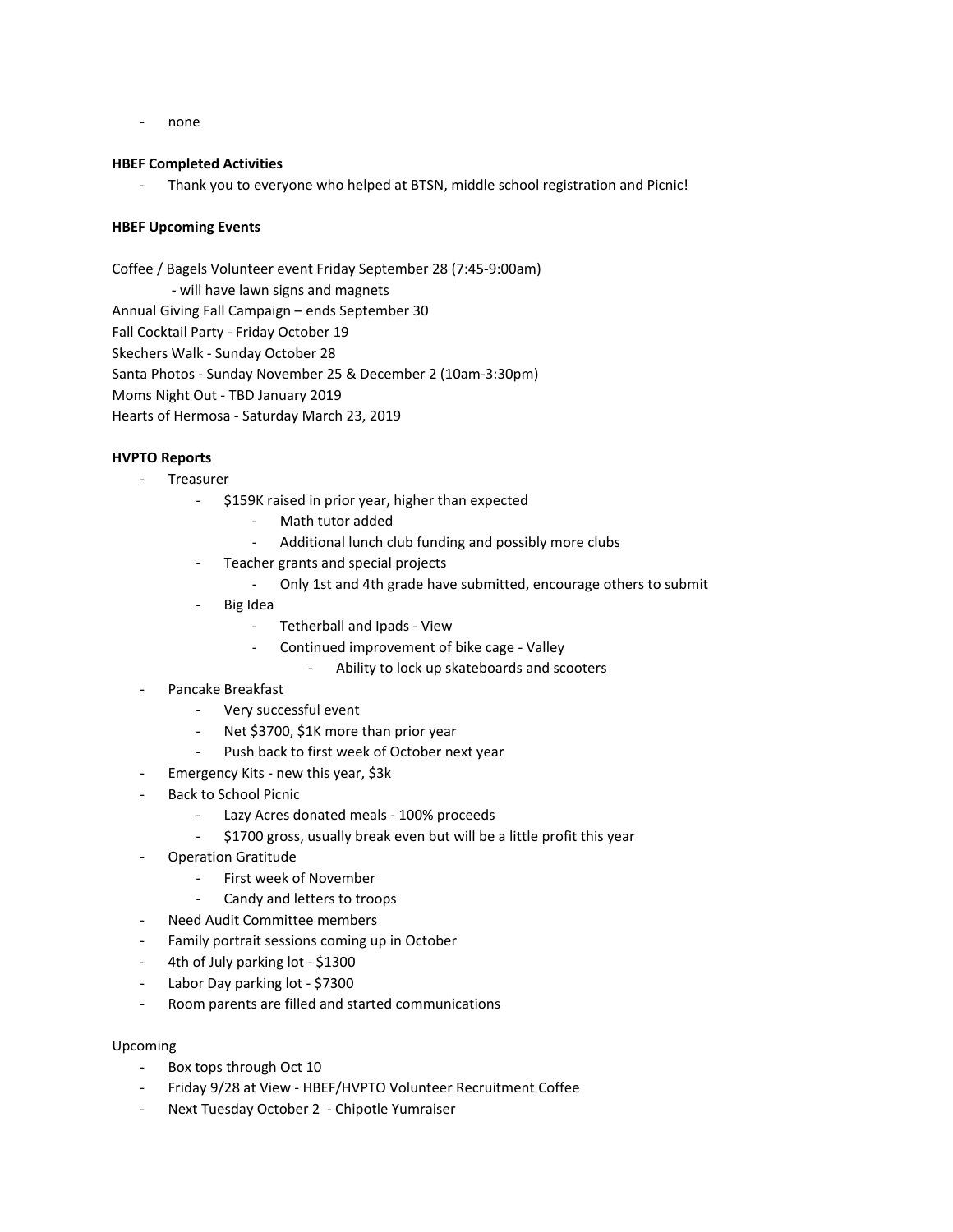- Lazy Acres sneak peek October 10 <sup>%</sup> of proceeds come to HVPTO, <sup>1</sup>% for Pennekamp
	- Sold out
- Halloween Carnival Friday October 26
	- Class sign ups are live
	- One of the biggest fundraising events of the year

## Other Reports

#### School Board Representative – Jennifer Cole

- Safety concerns are being heard
	- New fence at Valley
	- New id protocols at View
- More awareness of rules dress code, bullying, lunch time
- Unselfie book club
- Draft EIR comment period over
- Board election
	- Saved \$60K by not having election
	- 3 members 3 spots
		- Maggie Bove Lamonica, Jen Cole, Stephen McCall

#### Superintendent – Pat Escalante

Absent

## View and Valley Principals – Sylvia Gluck and Kim Taylor

- **Valley** 
	- Lifting up existing policies and reinforcing them (dress code, discipline)
	- Gate better flow inside campus
	- New lunch groups 4&5 together and 6/7/8 together
	- Vaping BCHD presentation in October
		- Issues on campus and trying to monitor
	- 8th grade Astrocamp next week
	- Graduation June 20th, Disneyland date flexible
	- New vice Principal Amy Rockwell
- **View** 
	- Thank you for coming to BTSN and picnic
	- New Safety committee at View
		- 2 parents needed
		- Front gate shut and only open 5 min before bell ring
			- Quieter campus and teachers appreciate it
	- New check in system for volunteers

#### View and Valley Teacher Representatives – Gia Busse, David Hart (absent), Tammy Heath (absent)

- Back to school luncheon Thank you
- Spiritwear is awesome
- Back to school night earlier date was a welcome change
- Start with Hello week this week

#### Beach Cities Health District - Ali Steward

- MindUp training new program for 2018/2019
	- Teachers 15 lessons, parents 5 lessons